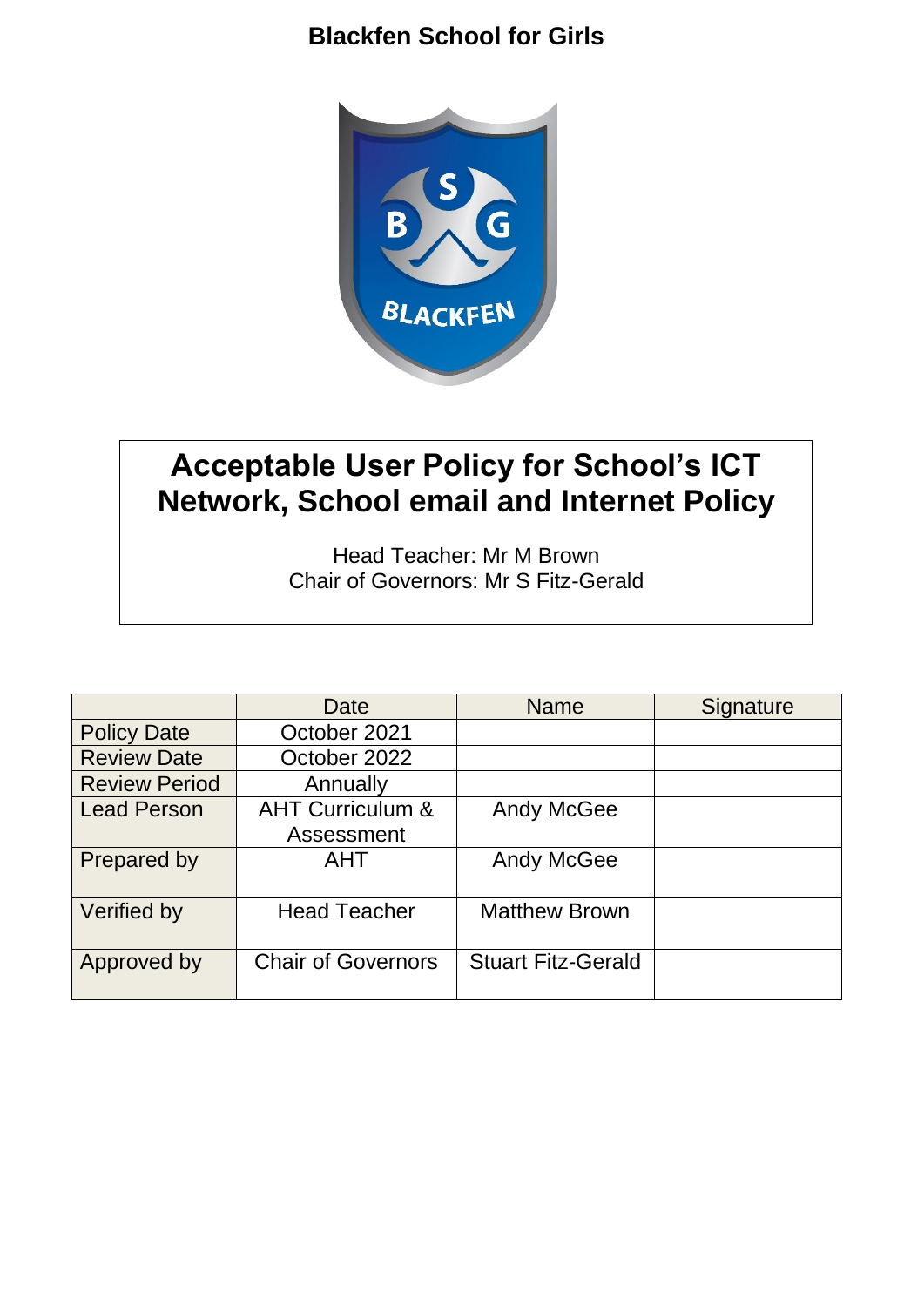# **Rationale**

Blackfen School for Girls believes that the appropriate use of ICT & new technologies improves students learning and the teaching across the curriculum to good or outstanding. The policy outlines the practice expected of all users in order to maintain and develop our provision. It sets out the legal aspects and identifies the responsibilities of all users of the resources.

This policy is part of the developing of e-safety at Blackfen and the embedding of the following principles in the practices of all staff, students and stakeholders:

- Keep all personal information private.
- Consider the long-term implications of any content posted on-line
- To eliminate the uploading or posting of inappropriate, offensive or illegal content to their own or other online spaces.
- Read and adhere to any website's terms and conditions of use, including those around age restrictions.

### **Outcomes**

The School provides a safe & reliable working environment which enables all users to benefit from the technology in place.

# **Legal Procedures**

All users must obey the applicable laws relating to the use of IT services, Freedom of Information, Data protection and respect copyright as set out in Appendix 3 Legal procedures.

### **Use of the School Network, SIMS and Office 365 (in school or out of School via remote logins) all users must:**

- Only use their own account and password to access the School's network and facilities, must not use another person's username and/or password to access the school system and must not use computers that have been left logged on by others without switching user.
- Sign up and use the School's two-step authentication process when accessing their School provided Office365 login or their School network login remotely, from outside School (Staff only).
- Read the School bulletin & check their school email daily (Staff only).
- Follow the guidance in Appendix 1 when using the School email systems. Be polite. Never send or encourage others to send abusive messages. Always use appropriate language. Remember that you are a representative of the School, and others can view what you say.
- Always respect the rights and beliefs of others, and remember that humour and satire can often be misinterpreted.
- Not make or distribute any images, sounds, messages or other materials which are obscene, harassing, inflammatory, malicious, fraudulent or libellous and must not discriminate against age, [disability,](https://www4.ntu.ac.uk/equality-diversity-inclusion/governance/protected-characteristics/disability.html) [gender reassignment,](https://www4.ntu.ac.uk/equality-diversity-inclusion/governance/protected-characteristics/gender-reassignment.html) [marriage and civil partnership,](https://www4.ntu.ac.uk/equality-diversity-inclusion/governance/protected-characteristics/marriage-civil-partnership.html) [pregnancy and maternity,](https://www4.ntu.ac.uk/equality-diversity-inclusion/governance/protected-characteristics/181487.html) [race,](https://www4.ntu.ac.uk/equality-diversity-inclusion/governance/protected-characteristics/race.html) [religion and belief,](https://www4.ntu.ac.uk/equality-diversity-inclusion/governance/protected-characteristics/religion-and-belief.html) sex or [sexual orientation.](https://www4.ntu.ac.uk/equality-diversity-inclusion/governance/protected-characteristics/sexual-orientation.html)
- Never write down or reveal personal information to anyone, especially a home address, a personal telephone, a personal login and/or password to the School Network, website, social networking site etc.
- Contact CTS immediately if you think someone has obtained any of your personal information (Staff can ring Extension 3115 or email askit@blackfen.bexley.sch.uk).
- Never disrupt use of services by others. This includes not interfering with, or delete, the work of other students and teachers or try to 'hack' any system to get around any security measures put in place to protect it & yourself.
- Understand that any activity that threatens, or is damaging to the school ICT systems, or that attacks or corrupts other systems, is forbidden.
- NOT attempt to plug personal laptops or any other personal devices into the network.
- Be aware that the school network, email and Internet use is monitored by Blackfen and CTS staff and if it is found that they are being abused, then the facilities may be withdrawn without notice.
- Should only view and use websites and material that is needed for school work and should not try to bypass the internet filtering system to gain access to any website that would be normally blocked.
- Should not use the school's facilities for personal financial gain, gambling, political purposes or advertising.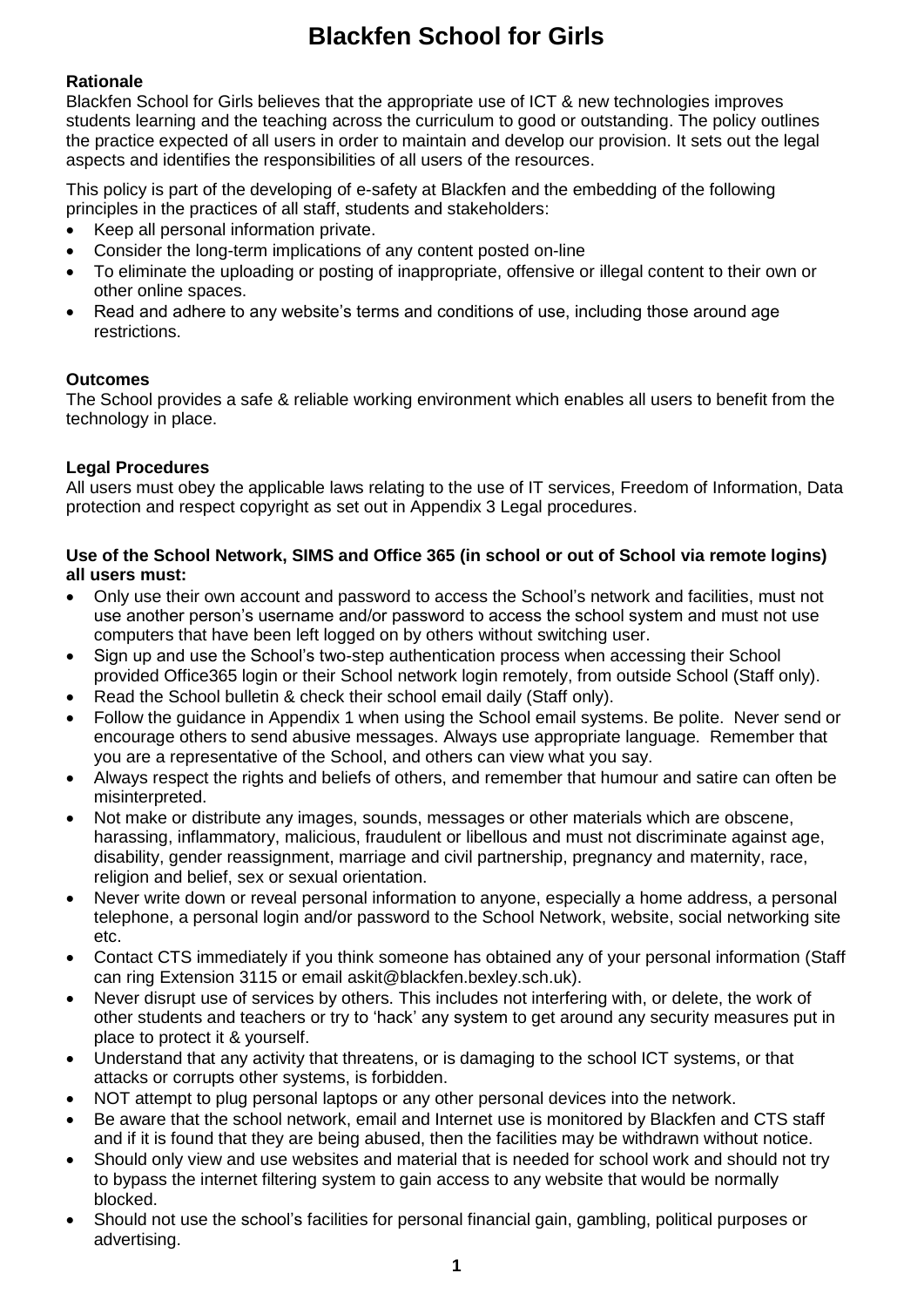- Must not attempt to contact a student or their parent/carer(s) using their own personal mobile phone number, tablet, laptop or similar device using their contact details stored in SIMS (Staff only).
- Must block or delete students or their parent/carers attempting to contact you on own personal mobile phone, tablet, laptop or similar device (Staff only).

# **Use of Hardware, all users must**

- Never attempt to move, disconnect or in any other way, tamper with any IT equipment and never attempt to rectify faults in equipment. All requests & faults should be reported to CTS by emailing [askit@blackfen.bexley.sch.uk](mailto:askit@blackfen.bexley.sch.uk) or ringing Ex 3115.
- Never leave a PC unattended to which they are logged into. Always lock the screen or save your work and log out. The School reserves the right to log out any user and are not responsible for the loss of any unsaved work.
- Log out of a shared computer (e.g. in the Library, Sixth Form Study area) for someone requiring it for study or other legitimate use if they are using for recreational purposes.
- Only use external hard drives for storage or back-up Always save work into your user area or your School provided OneDrive, where it can be backed up.
- Should not attempt to download or install any software from the Internet onto the School network.

# **Use of Internet based Social Media (e.g. TikTok, Facebook, Twitter, Snapchat, YouTube, Pinterest, Instagram, WhatsApp etc)**

# **Staff (including governors, volunteers, and contractors):**

- Must not follow, have as their friend, contact or similar any parent/carer(s) on social media and must not attempt to contact students or their parent /carer(s) via social media.
- Must block or delete parents and students attempting to befriend or follow them via social media.
- Should not publish anything on social media that they would not want their employer or students to see.
- Must not use social media to discuss or share School matters of a confidential matter or that are in anyway critical of the School.
- Must not put anything on social media that could damage, yours, the School's or anybody connected to the School's reputation (Photographs etc.).
- Must never use their own cameras or phone to record, photograph or film any children in school.
- Finding their image or a video clip from school on the Internet should take the following action: (1) Contact the site directly to have the item removed; (2) Inform the link LT and CTS to report the incident.
- Should not link their school email address to any social networking site.

# **NB**

# **Staff (including governors, volunteers, and contractors)**

- If the AUP use of social media is not followed, as outlined above, an investigation may be carried out and this could lead to disciplinary action. In the case of Governors, it could lead to suspension, as it may damage the reputation of the School's Governing Body.
- Please be aware that access to most social media sites via the School network are blocked. Members of LT, Student Welfare & other designated staff have access to social media websites to check content and investigate incidents of misuse as part of their job description.
- Staff should regularly check their security settings on social media. These security settings are often changed by the providers and so staff should check these regularly. It is recommended that security settings are set to the highest level possible, e.g. 'Friends only' on Facebook, set your Twitter account to private so that private and personal information, photographs etc cannot be seen publicly by those other than your 'friends', followers or similar.
- Are responsible for the content of their own social media account(s). If a member of staff has shared their confidential login and password details of any of their social media accounts with anyone else or any of their accounts has been 'hacked' and/or taken over by someone else they will still be held responsible for the content posted to their account, in respect to this AUP. At the very least, once they regain control of any of their social media account they will be expected to remove any content that does not meet any of the AUP outlined here.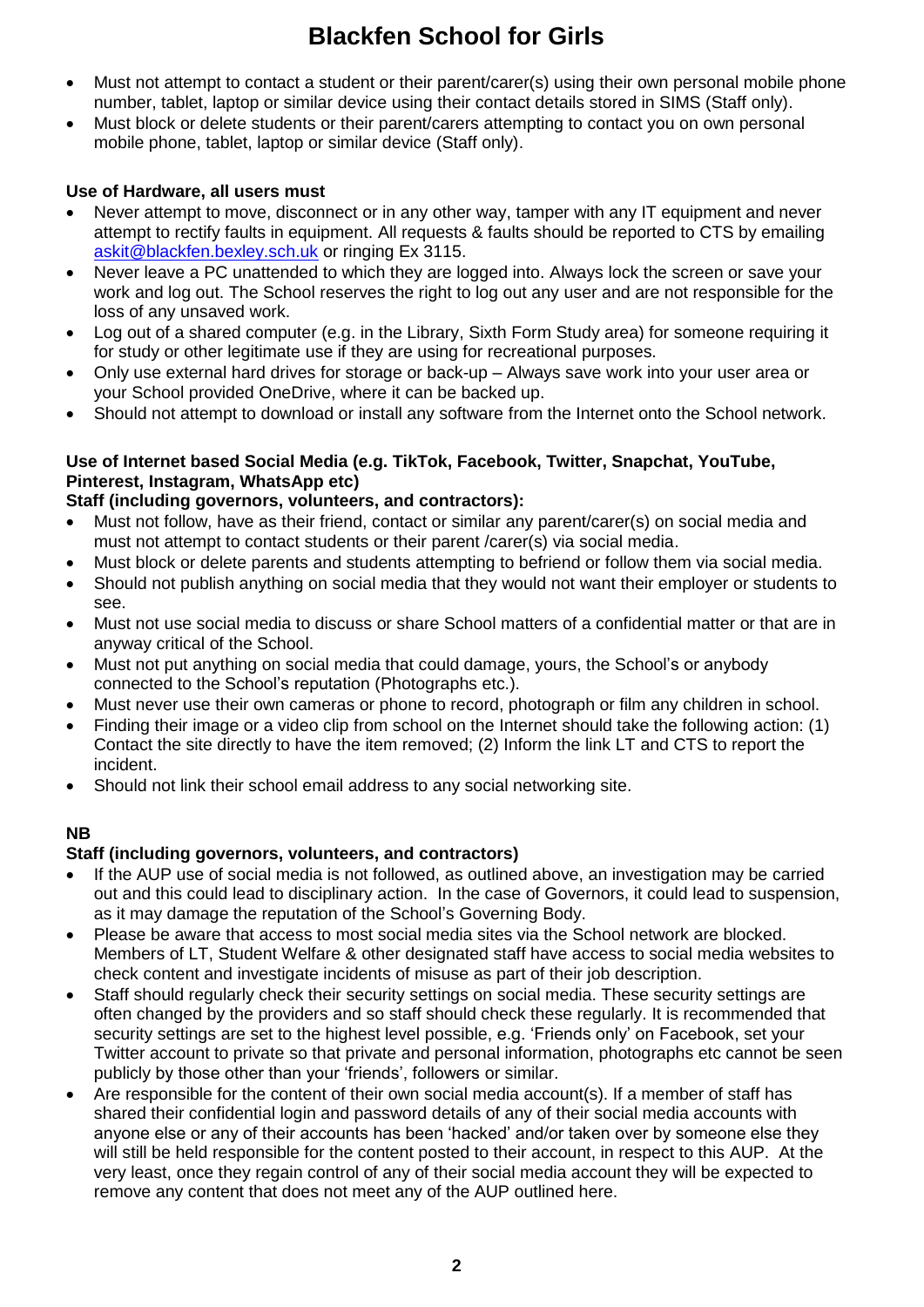# **Students**

- Must not share or publish anything on social networking sites that identifies themselves as a Blackfen student.
- Must not share or publish anything on social networking sites that they would not want their parent/carer or other responsible adult to see.
- Must not share or publish anything on social media about a Blackfen student, their family or their friends, including their image without gaining their permission first.
- Must never share or publish anything on social media about anyone employed by Blacken School for Girls or provide a contracted service, including their image.
- Must not try to follow, send a friend request, contact or similar any member of staff at Blackfen via social media or using their own personal mobile phone, iPad, tablet, laptop etc.
- Need to be aware that bullying another Blackfen student using the Internet, social networking sites, the School network, Office 365, School e-mail etc is still bullying and will be treated as such by the School. Students can expect to be sanctioned as set out in the School's Behaviour Charter, whether the incidents have been posted in School or out of School.
- Caught viewing or sharing inappropriate material, including that of another student or persons employed by the School, on a computer or on their own mobile device via social media or otherwise, will receive a serious sanction as set out in the School's Behaviour Charter.
- Need to understand that the School has a robust filter for the internet and a system for monitoring computer usage, However, out of School and particularly on mobile phones connected to mobile networks, there is often no supervision, monitoring or filtering.
- Must not link their school email address to any social networking site.
- Are responsible for the content of their own social media account(s). If a student has shared their confidential login and password details of any of their social media accounts with anyone else or any of their accounts has been 'hacked' and/or taken over by someone else they will still be held responsible for the content posted to their account, in respect to this AUP. At the very least, once they regain control of any of their social media account they will be expected to remove any content that does not meet any of the AUP outlined here.

# **Parent/Carers**

- Are to understand that the school has a clear policy on the use of Internet based Social Media (e.g. TikTok, Facebook, Twitter, Snapchat, YouTube, Pinterest, Instagram, WhatsApp etc) and that they and their child should actively support this. The impact of social media use is often felt in schools, and this is why we expect certain behaviours from students when using social media at all times.
- Must not take or obtain images of other students or staff and then share online, photographs, videos etc., without permission.
- Should understand that the school will take any inappropriate behaviour seriously and will respond to observed or reported inappropriate or unsafe behaviour in accordance with the School's Behaviour Charter.
- Should understand that their child has agreed in the Acceptable User Policy to not to search for or share any material that could be considered offensive, harmful or illegal. This might include bullying or extremist/hate/discriminatory content.
- Must support the school by promoting safe and responsible use of the internet, online services and digital technology at home and will inform the school if they have any concerns.
- Are responsible for the content of their own social media account(s). If a parent/carer has shared their confidential login and password details of any of their social media accounts with anyone else or any of their accounts has been 'hacked' and/or taken over by someone else they will still be held responsible for the content posted to their account, in respect to this AUP. At the very least, once they regain control of any of their social media account they will be expected to remove any content that does not meet any of the AUP outlined here.

# **NB - Students and Parent/Carers**

 Parent/Carers should not use a student's Office365 email, Teams account or other School provided system to communicate with teachers or any other member of staff. These systems are for your child's use alone to participate in their learning. If a parent/carer wishes to discuss any aspect of their daughter's learning with a member of staff, they should contact by ringing the School or emailing using their own personal email.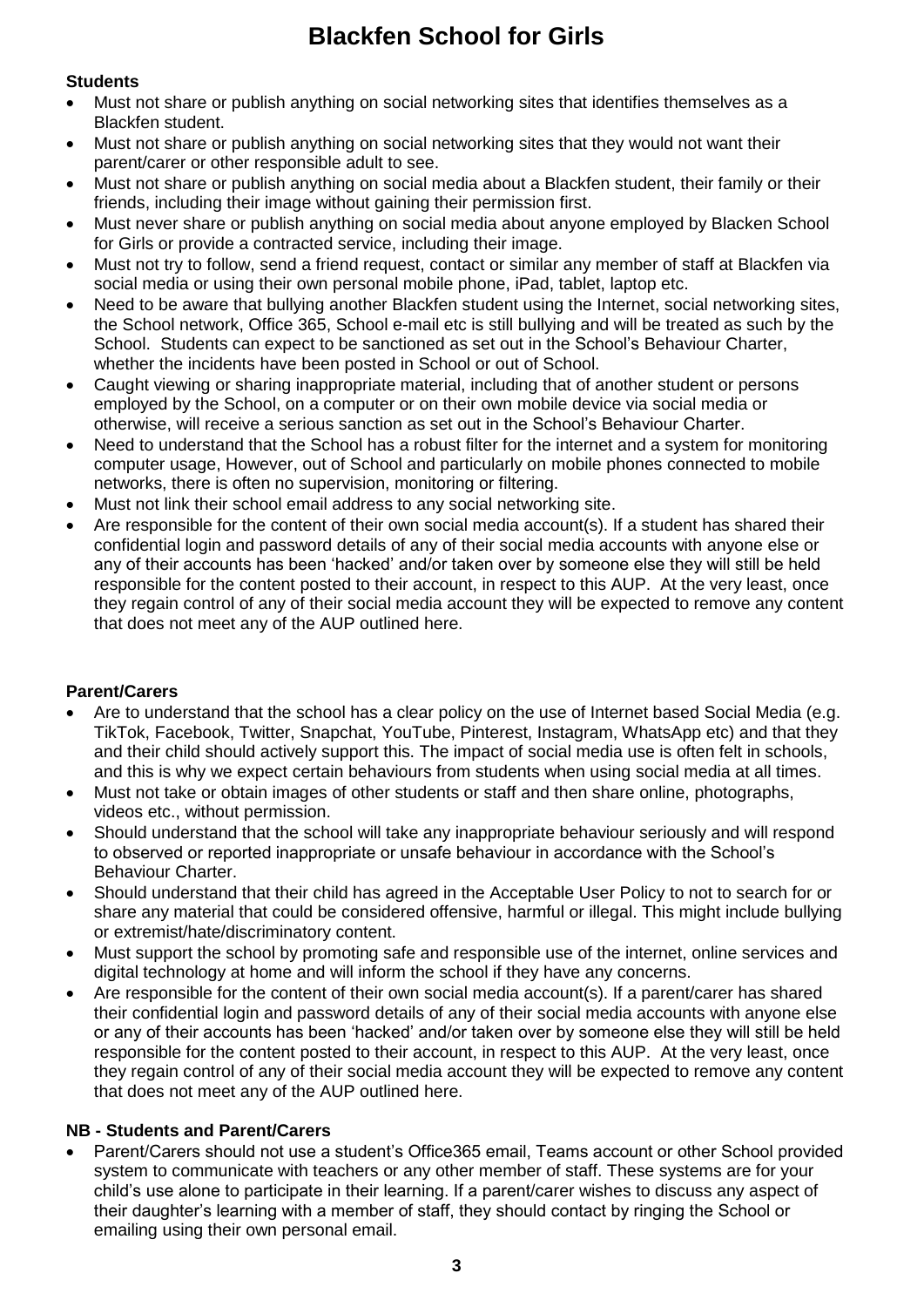- if the AUP is not followed, as outlined above, there will be an investigation carried out and in most cases, this will result in at least a serious sanction, exclusion or the School reporting a student to the Police as set out in the School's Behaviour Charter.
- The School has a robust filter for the internet and a system for monitoring computer usage, However, out of School and particularly on mobile phones connected to the mobile networks, there is often no supervision, monitoring or filtering. It is therefore a student's responsibility to adhere to this guidance or face the consequences of their actions as set out in the School's Behaviour Charter.

#### **Key roles**

AHT (Curriculum) & CTS: to liaise with staff to ensure implementation of procedures; to ensure that the AUP Policy is published to staff, students and parents and is reviewed according to schedule.

FLs: to ensure implementation of AUP procedures by their staff and the students whilst in their Faculty lessons.

Tutors & SSOs: to ensure implementation of AUP procedures by the students whilst in Community time and out of lessons.

Staff (including governors, volunteers, and contractors): to be aware of and to follow school AUP policy and to ensure students adhere to this at all times.

Students: to be aware of and follow school AUP policy at all times.

Related documents: the latest Curriculum Policy, Behaviour for Learning Policy, Anti-Bullying Policy, Safeguarding Policy, Code of Conduct, Health & Safety Policy, Behaviour Charter, Mobile Devices Policy.